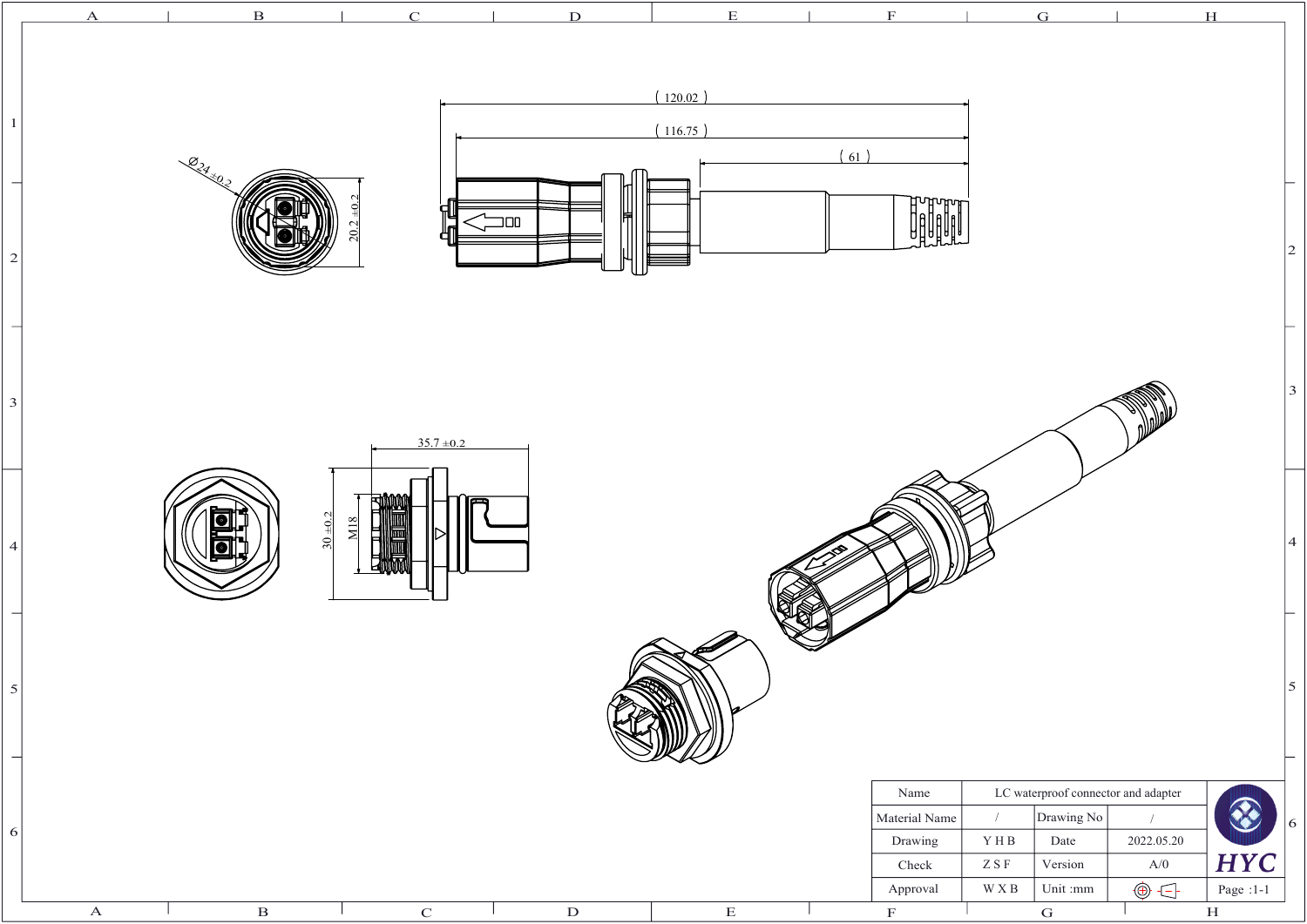|                                            |             | $\overline{\mathbf{B}}$ | $\subset$                 | $\mathbf{D}$     | E                                  |                                                                      |                                                                                            | G                                                                                                            |                                                  | H                                       |                |
|--------------------------------------------|-------------|-------------------------|---------------------------|------------------|------------------------------------|----------------------------------------------------------------------|--------------------------------------------------------------------------------------------|--------------------------------------------------------------------------------------------------------------|--------------------------------------------------|-----------------------------------------|----------------|
| $\mathbf{1}$<br>$\vert$ 2                  |             | 024 x 0.2               | $\overline{+0}$ .<br>20.2 | ₩<br>$\equiv$ 00 | (120.55)<br>(116.75)<br>$\equiv$ 1 | (61)                                                                 | <b><i>Uffuring</i></b><br>UAUANAT                                                          |                                                                                                              |                                                  |                                         |                |
| $\mathbf{3}$                               |             |                         |                           | $35.7 \pm 0.2$   |                                    |                                                                      |                                                                                            |                                                                                                              |                                                  |                                         |                |
| $\overline{4}$<br>$\overline{\phantom{0}}$ |             |                         | $30 + 0.2$<br>M18         |                  |                                    |                                                                      |                                                                                            |                                                                                                              |                                                  |                                         |                |
| $\vert$<br>$\overline{\phantom{0}}$        |             |                         |                           |                  |                                    |                                                                      |                                                                                            |                                                                                                              |                                                  |                                         |                |
| $6\vert$                                   | $\mathbf A$ | $\, {\bf B}$            | ${\bf C}$                 | ${\bf D}$        | $\overline{\mathrm{E}}$            | Name<br>Material Name<br>Drawing<br>Check<br>Approval<br>$\mathbf F$ | $\sqrt{ }$<br>$\mathbf{Y} \, \mathbf{H} \, \mathbf{B}$<br>$Z$ S $\rm F$<br>$\mathbf W$ X B | SC waterproof connector and adapter<br>Drawing No<br>Date<br>Version<br>Unit $:\!\!\mathsf{mm}$<br>${\bf G}$ | $\sqrt{ }$<br>2022.05.20<br>A/0<br>$\circledast$ | <b>HYC</b><br>Page :1-1<br>$\, {\rm H}$ | $\overline{6}$ |